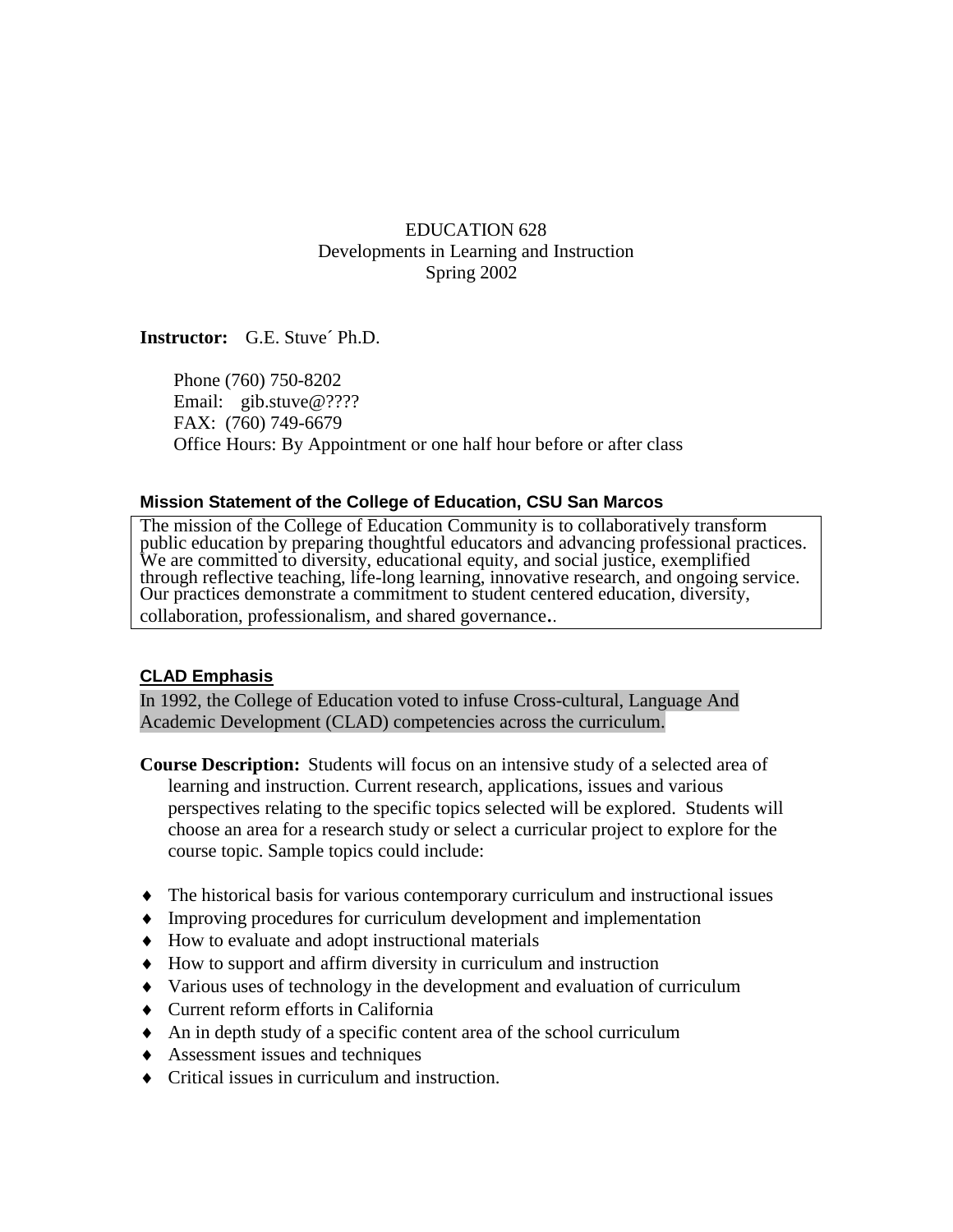#### **Required Texts:**

Hubbard, R.S. & Power, B.M. (1999). Living the questions: A guide for teacher researchers, MN: Stenhouse Publishers.

Wolcott, H (1990). Writing up Qualitative Research. CA: Sage Publications.

### **Suggested Texts:**

Marzano, Robert J., Debra J. Pickering, & Jane E. Pollock (2001). Classroom Instruction that Works VA. ASCD.

Marion, Robin & Zeichner, Ken. (2001) Practitioner Resource Guide-for Action Research, OH National Staff Development Council.

## **Course Requirements**

*General Expectations*: This course is designed for students to take an active part in the learning process. It is therefore essential that students come to class prepared to discuss required readings, submit required assignments, conduct research, lead discussions, and participate in group activities.

*Attendance:* Each student is expected to attend class and participate in the activities.

*Reading Log*: Students are expected to read and keep a log summarizing articles selected from reports, magazines, and/or professional journals. The articles chosen should relate to the topic chosen for study. Entries in the log are to provide the following:

- title, source, and date of the article
- a brief summary of the main points
- personal reflections.

Students will be asked to share these articles with other students.(some will need to be reproduced for the class or your assigned group) The reading log will be collected and will be reflected in the final grade.

*Oral Presentation*: Each student will make at least one presentation on a professional article and something related to the content of you research topic.

**Grading Policy**: Grading will be determined from a combination of assignments. The total number of points earned (100 possible points) will calculate the final grade.

- 1. Attendance and Class Participation 10 points
- 2. Reading Log 15 points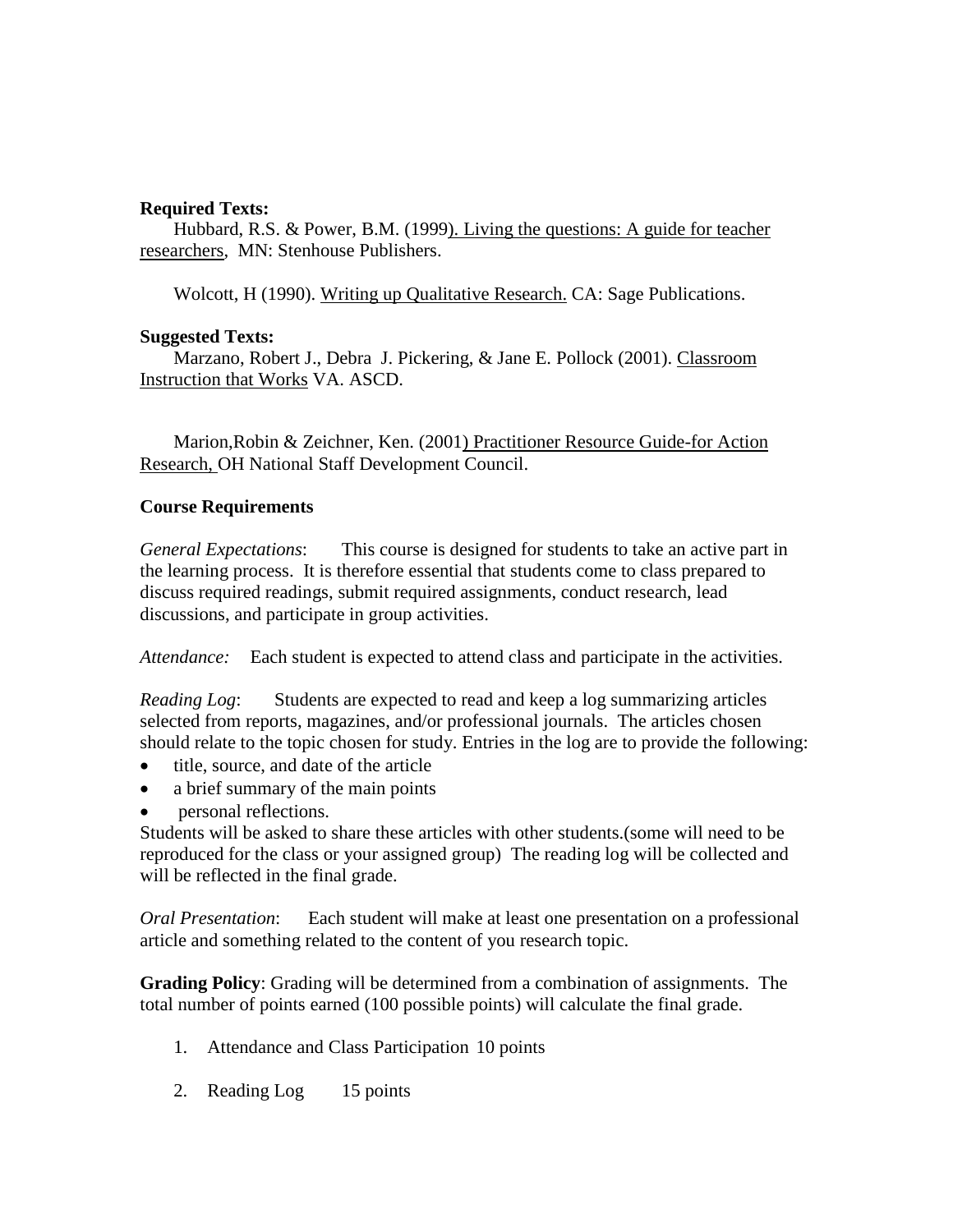- 3. Oral Presentation(s) 15 points
- 4. first draft ( 3-10 pages) of Master's Project 20 points
- 5. Second draft ( 10-20 pages) of Master's Project 30 points
- 6. A Bibliography of ten or more items relating to the topic of the research 10 points